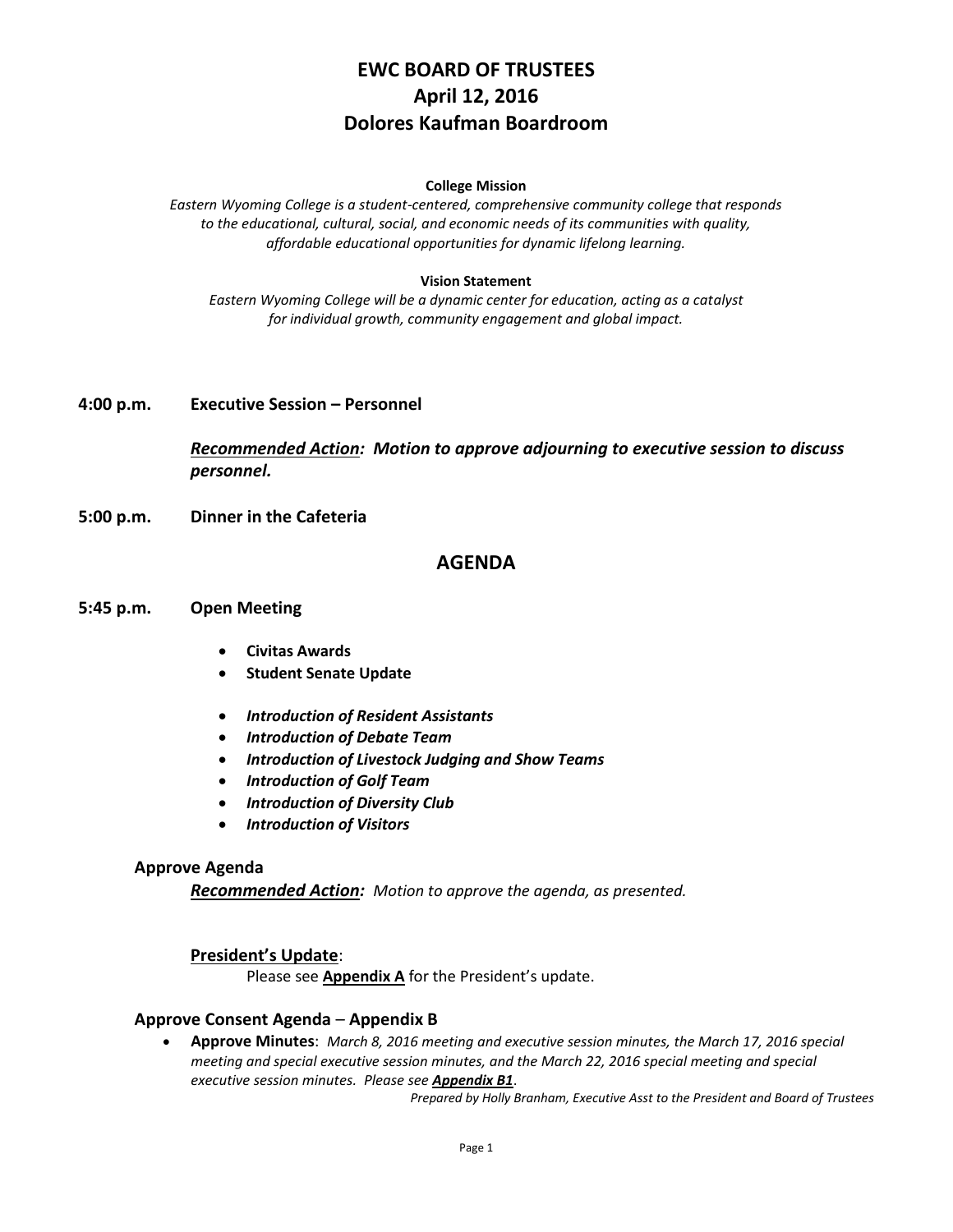**Approve Follett Bookstore Operating Agreement**: *The current Follett Bookstore operating agreement has been in effect since June 1, 2011. Upon expiration on May 31, 2016, it will renew automatically for successive one-year terms. Rather than let the current agreement continue forward, we have been advised by our attorneys to review and update the terms and conditions, which we have done and the new agreement covering a three-year period being proposed is shown under Appendix B7. This agreement has been reviewed by Attorney Kelley Pearson and her staff. We have requested that Follett consider higher sales commissions for EWC and are awaiting further word from them. In the interim, we request approval of the contract form as presented at the stated commission rates or higher, as available.*

*Prepared by Mr. Ron Laher, Vice President for Administrative Services*

 **Approve FY-2017 Scholarship and Grants Budget Amendments**: *The EWC Scholarship Committee is requesting approval of recommended amendments to the 2016-17 scholarship/grants budget approved by the Board on December 8. These amendments mostly relate to raising the value of tuition and fees scholarships by the amount of the recent rate increases. Student fees at EWC were raised from \$24 to \$28 per credit hour for 2016-17 and the Wyoming Community College Commission raised tuition rates by 7% on March 21, starting in the fall. The total cost of these amendments is \$57,568, which will be mostly funded by revenue from the rate increases and restricted sources (Excellence in Higher Education Endowment funding). Division fees scholarships were eliminated too and this will provide \$7,681 to help offset the cost. Please see Appendix B17 for line item details.*

*Prepared by Mr. Ron Laher, Vice President for Administrative Services*

 **Approve Wyrulec Loan Agreement Documents**: *Last month, the EWC Board of Trustees approved a tentative plan to borrow equipment replacement funds from the Wyrulec Company Revolving Loan Fund (RLF). A resolution authorizing the loan terms below will be sent to the Board separately via email on Friday, April 8. We request consideration and approval of the resolution prepared by Attorney Barbara Bonds.*

| Eastern Wyoming College                      |           |            |          |            |   |                  |   |            |
|----------------------------------------------|-----------|------------|----------|------------|---|------------------|---|------------|
| Proposed Wyrulec/RLF Loan Repayment Schedule |           |            |          |            |   |                  |   |            |
| April 7, 2016                                |           |            |          |            |   |                  |   |            |
|                                              |           |            |          |            |   |                  |   |            |
| Principal:                                   |           |            |          | \$124,294  |   |                  |   |            |
| Interest Rate:                               |           |            |          | 1.5%       |   |                  |   |            |
| Term (Years):                                |           |            |          | 5          |   |                  |   |            |
| Payment Frequency:                           |           |            |          | Annual     |   |                  |   |            |
|                                              |           |            |          |            |   |                  |   | Principal  |
| Due:                                         | Principal |            | Interest |            |   | Total<br>Balance |   |            |
| 5/15/2017                                    | Ś         | 24,124.14  |          | \$1,864.41 | s | 25,988.55        | Ś | 100,169.86 |
| 5/15/2018                                    | Ś         | 24,486.00  |          | \$1,502.55 | Ś | 25,988.55        | Ś | 75,683.86  |
| 5/15/2019                                    | Ś         | 24,853.29  |          | \$1,135.26 | Ś | 25,988.55        | Ŝ | 50,830.57  |
| 5/15/2020                                    | Ś         | 25,226.09  | Ś        | 762.46     | Ś | 25,988.55        | Ś | 25,604.48  |
| 5/15/2021                                    | Ś         | 25,604.48  | Ś        | 384.07     | Ŝ | 25,988.55        | Ś | (0.00)     |
|                                              |           |            |          |            |   |                  |   |            |
|                                              | Ś         | 124,294.00 |          | \$5,648.75 |   | \$129,942.75     |   |            |

*Prepared by Mr. Ron Laher, Vice President for Administrative Services*

 **Ratify Acceptance of Wyoming Community Gas Natural Gas Fixed Rate Bid**: *Natural gas bids were formally requested for the 2016 Wyoming Choice Gas Program on March 21. A summary of bids received is shown in Appendix B20. Wyoming Community Gas presented the best bid (the apparent low bidder) at \$.497 per therm, which was accepted by President Patterson for the nine EWC accounts, including Douglas Campus. We recommend ratification of that decision.*

*Prepared by Mr. Ron Laher, Vice President for Administrative Services*

*Trustees, please feel free to contact Dr. Patterson prior to the board meeting regarding any questions concerning the consent agenda.*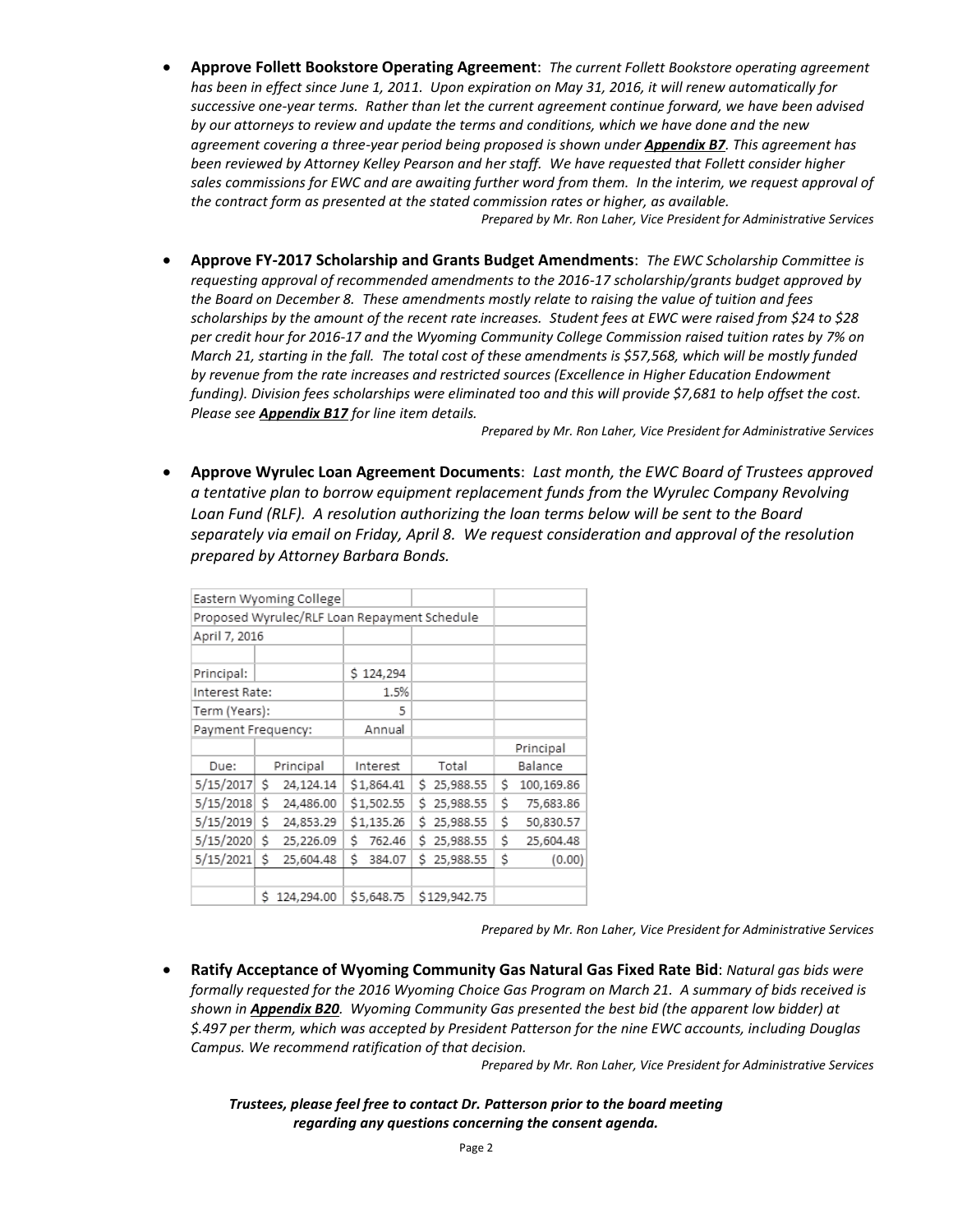### *Recommended Action: Motion to approve the consent agenda, as presented*

## **Action Items**

### **Approve Financial Report**

Please see **Appendix C** for the written financial report and the construction projects update.

*Prepared by Mr. Ron Laher, Vice President for Administrative Services*

### *Recommended Action: Motion to approve the financial report, as presented.*

### **Approve Reappointment of Eligible Non-Tenured Faculty**

Dr. Patterson is recommending the reappointment of all eligible non-tenured faculty. *Prepared by Mr. Ed Meyer, Director of Human Resources* 

## *Recommended Action: Motion to approve the reappointment of all eligible non-tenured faculty, as presented.*

### **Approve the Appointment of Tom Andersen to the Position of Athletic Director**

At the recommendation of Dr. Cogdill and approval of President Patterson, we are requesting the Board of Trustees approve Tom Andersen as the EWC Athletic Director. Mr. Andersen has served as the interim director for the past year and has done an excellent job. *Prepared by Mr. Ed Meyer, Director of Human Resources*

# *Recommended Action: Motion to approve the appointment of Tom Andersen to the position of Athletic Director, as presented.*

### **Approve on First Reading Board Policy 6.1 Use of College Facilities**

We are requesting the Board consider the revisions to the Use of College Facilities Policy as presented in **Appendix D**. As you can see the changes to the policy are being proposed in order to align the Torrington and Douglas Campuses as it relates to the use of college facilities. Revisions to the associated Administrative Rules are still being discussed and once finalized will be presented to the Leadership Team for review and distribution per our usual process. However, we wanted the Board to be aware of the changes being proposed.

*Presented by Mr. Ron Laher, Vice President for Administrative Services*

# *Recommended Action: Motion to approve on first reading the revisions to Board Policy 6.1 Use of College Facilities, as presented.*

### **Approve Professional Development Units for Salary Advancement**

We are requesting approval of Professional Development Unit salary schedule changes for Heidi Edmunds, Debbie Ochsner, and Mai Lee Olsen per the recommendation of President Patterson and in accordance with Board Policy 3.8 and Administrative Rule 3.8.1. The total annual cost to EWC is \$8,148.98 and the PDU increases will become effective for FY-17.

*Prepared by Mr. Ed Meyer, Director of Human Resources*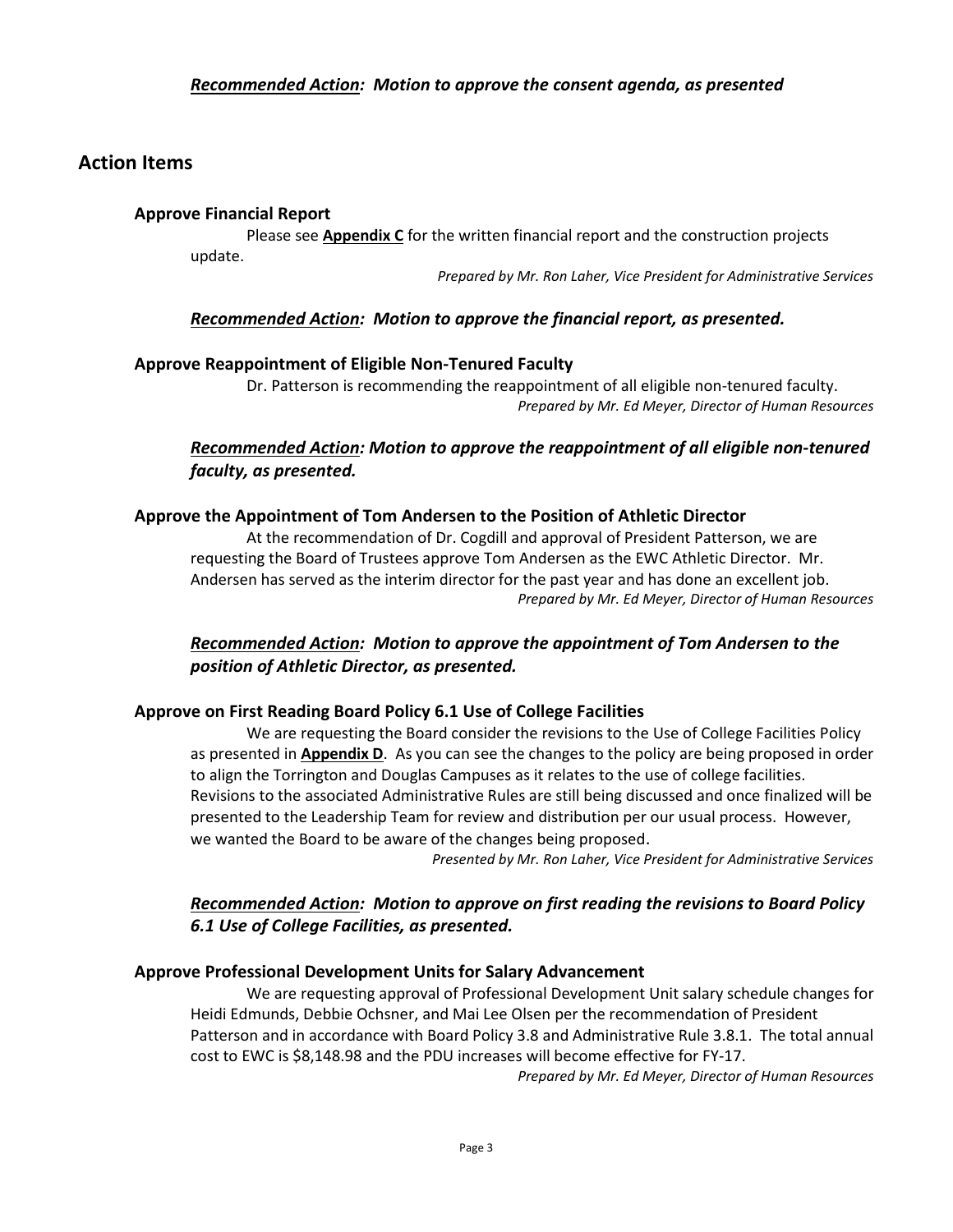*Recommended Action: Motion to approve Professional Development Units for salary schedule changes for Heidi Edmunds, Debbie Ochsner, and Mai Lee Olsen effective FY-17 for a total of \$8,148.98, as presented.*

# **INFORMATION ITEMS**

### **Academic Services Update**:

Please see **Appendix E** for the Academic Services update. *Prepared by Dr. Michelle Landa, Vice President for Academic Services*

### **College Relations Update**:

We will be holding a Community and Neighborhood meeting for the Career and Technical Education Center on Thursday, April 14 at 6:00 pm. The meeting will be held in the Tebbet Classroom Building Rooms 131-132.

The purpose of this meeting is to introduce FCI Constructors of Wyoming who will be managing the project. FCI will be sharing the construction timeline and schedules. This is also an opportunity for those who are interested to see the architectural plans and ask any questions concerning the project. *Prepared by Ms. Tami Afdahl, Director of College Relations*

### **Faculty Senate Update**:

An update will be provided at the meeting.

### **Institutional Development Update**:

- Philanthropy of Dr. Bittner
- Expansion of EWC Foundation members from Converse County
- Establishing a grant committee funding process

*Prepared by Mr. John Hansen, Director of Institutional Development*

### **Staff Alliance Update**:

The Faculty and Staff Fitness Challenge is officially completed! This challenge brought in an astounding total of over 200,000 minutes from participants. The results will be announced at the next meeting. The Staff Alliance Spring Social was a great success! We had 45 staff members attend to enjoy ice cream sundaes, root beer floats, popcorn, music, and giveaways! We are looking forward to hosting future events this summer and moving into the Fall semester.

*Prepared by Ms. Mai Lee Olsen, Staff Alliance President*

### **Student Services Update**:

Please see **Appendix F** for the Student Services update.

*Prepared by Dr. Rex Cogdill, Vice President for Student Services*

### **Revised Administrative Rules**:

**Administrative Rule 3.2.2 Appointment and Advancement of Benefitted Employees**: Proposed changes relate to reimbursements for interviewing and moving expenses. The proposed changes are highlighted in red. (See **Appendix G**)

**All Personnel Administrative Rules**: The proposed changes consist of adding paragraph headings for readability and clarity. Some changes have been made to titles or other housekeeping items. The proposed changes are highlighted in red. (See **Appendix H**)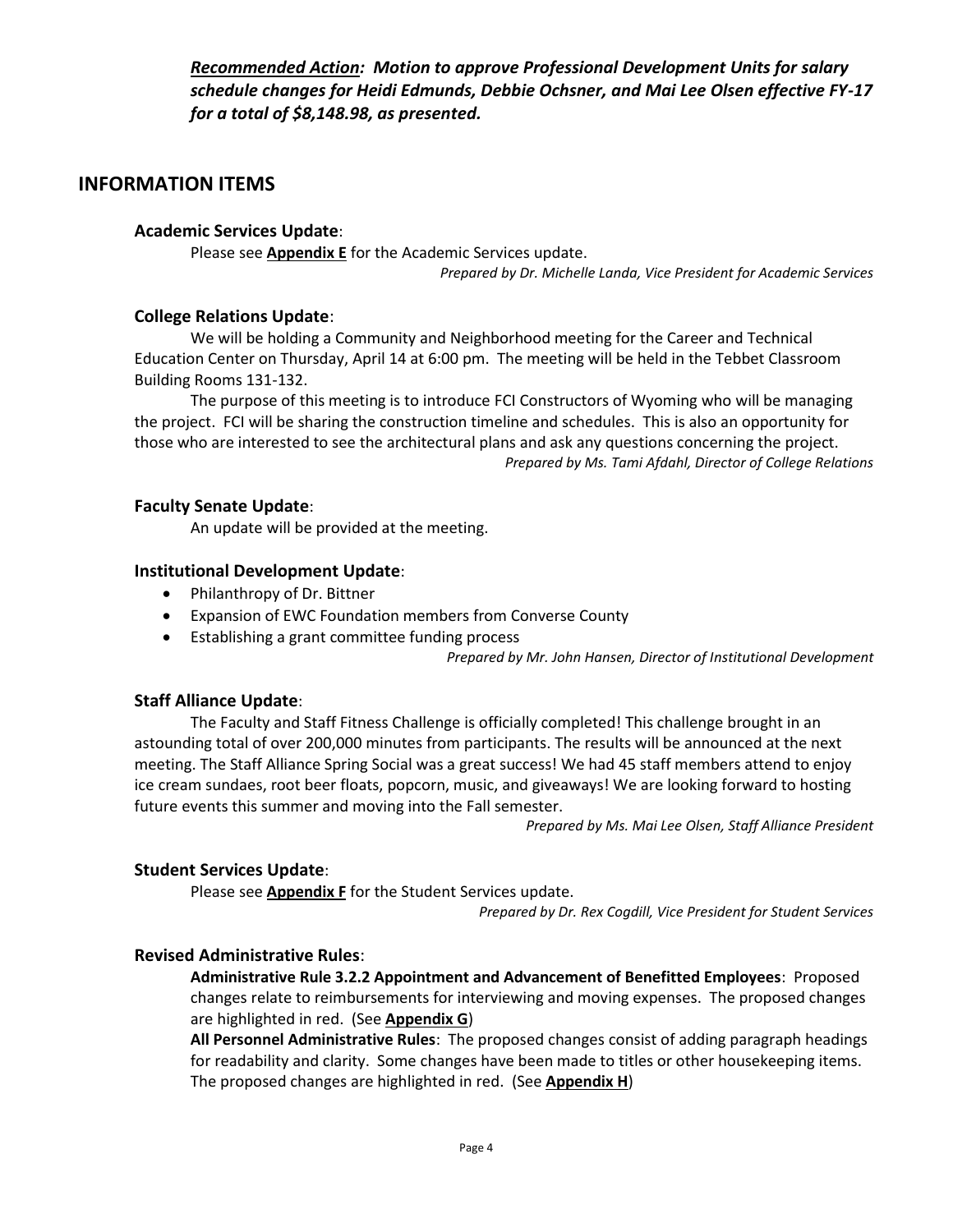# **Trustee Topics**

**Reminders:**

- o May 5: HSEC Graduation, Tebbet Room 131/132
- o May 6: EWC Torrington Graduation, 7:00 p.m., Fine Arts Auditorium
- o May 7: EWC Douglas Graduation, Douglas
- o May 19-20: Joint Retreat with Foundation Board
- o **June 2-3: Governance Institute on Student Success, Casper (Appendix I)**

# **Adjournment**